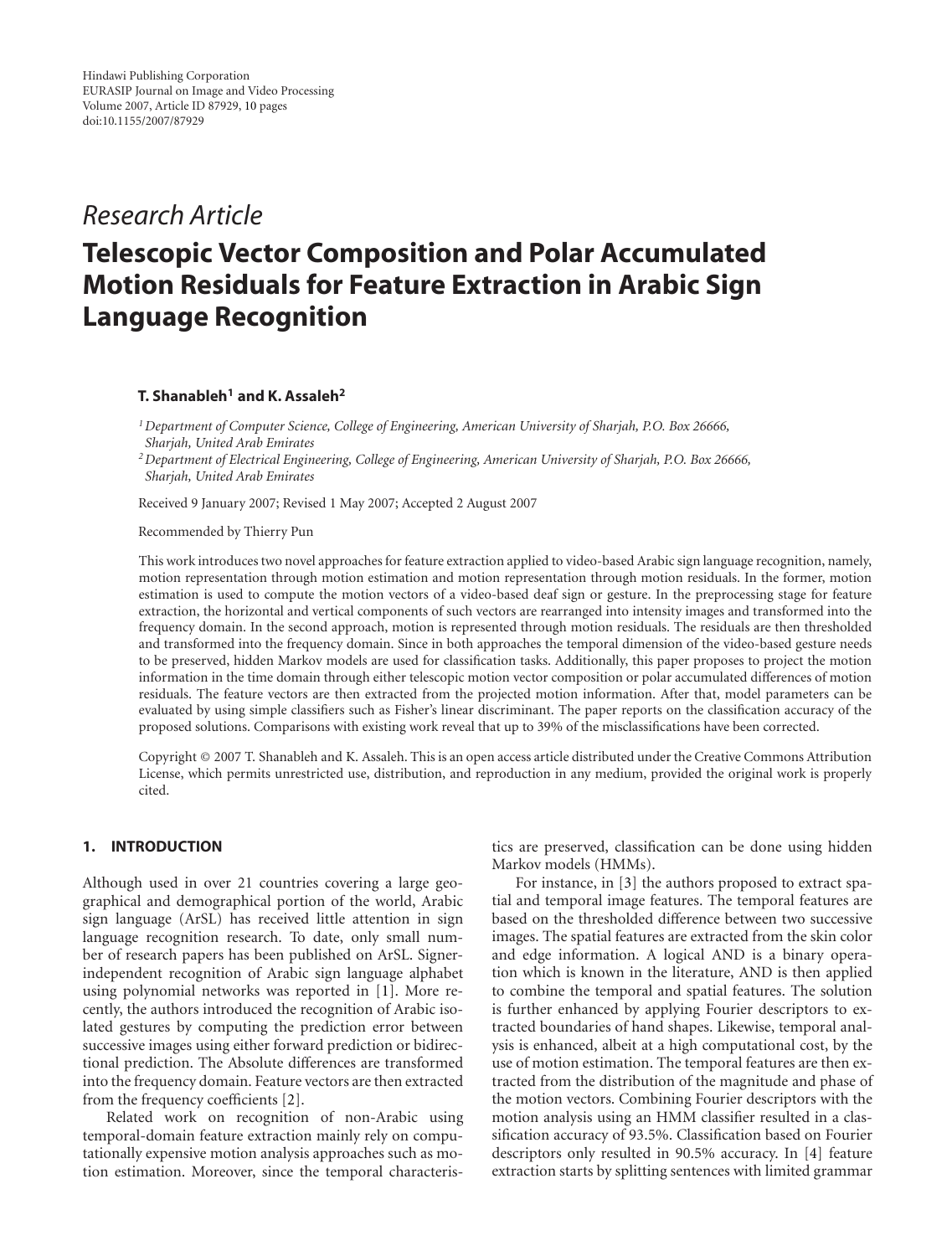| No.            | Arabic<br>word  | Meaning<br>in English | No. | Arabic<br>word | Meaning<br>in English |  |  |  |  |
|----------------|-----------------|-----------------------|-----|----------------|-----------------------|--|--|--|--|
| 1              | صــــديق        | Friend                | 13  | يأكل           | To eat                |  |  |  |  |
| $\overline{2}$ | جار             | Neighbor              | 14  | ينام           | To sleep              |  |  |  |  |
| 3              | ضــــبف         | Guest                 | 15  | بشــرب         | To drink              |  |  |  |  |
| $\overline{4}$ | هدبة            | Gift                  | 16  | تنقظ<br>فعد    | To wake up            |  |  |  |  |
| 5              | عدو             | Enemy                 | 17  | يستمع          | To listen             |  |  |  |  |
| 6              | عايك<br>السسلام | Peace<br>upon you     | 18  | ىسىكت          | To stop<br>talking    |  |  |  |  |
| 7              | اهلا<br>وسهلا   | Welcome               | 19  | يشـــم         | To smell              |  |  |  |  |
| 8              | شــکر ا         | Thank you             | 20  | ســـاعد        | To help               |  |  |  |  |
| 9              | تفض             | Come in               | 21  | امس            | Yesterday             |  |  |  |  |
| 10             | عيب             | Shame                 | 22  | يذهب           | To go                 |  |  |  |  |
| 11             | بيـــت          | House                 | 23  | يأتي           | To come               |  |  |  |  |
| 12             | انا             | $I/m$ e               |     |                |                       |  |  |  |  |

TABLE 1: Arabic sign language gestures and their english meanings.

into video gestures. Image segmentation is then used to segment out the hands. This task is very reasonable taking into account the cap-mounted camera pointed downwards towards the hands. The features are then extracted from the following parameters: pixel-wise image differences, angle of the least inertia, the length of the associated eigenvector, and the ratio between the major axis and the minor axis of the enclosing ellipse. Again, HMMs are used for the classification. The reported classification accuracy is 91.9% for a restricted grammar. In [5] similar regions of interest (ROI) across frames are tracked. ROIs are identified through skin color and geometric cues. Motion trajectories are then extracted from the concatenation of the affine transformations associated with these regions. Time-delay neural networks are used for classification. The reported classification accuracy is 96.21% based on 40 American Sign Language gestures.

This work proposes an enhancement of ArSL recognition rates via an assortment of novel feature extraction schemes using the same dataset as the one described in [2].

This paper is organized as follows. Section 2 describes the compiled Arabic sign language dataset. Section 3 introduces the proposed feature extraction schemes. Mainly, they include motion representation through motion estimation, telescopic vector composition, motion residuals, and polar accumulated differences (ADs). Section 4 explains the experimental setup and presents the experimental results. Comparisons against existing solutions are also elaborated upon. Section 5 concludes the discussion.

## **2. DATASET DESCRIPTION**

As the authors reported in [2], Arabic Sign Language does not yet have a standard database that can be purchased or publicly accessed. Therefore, we decided to collect our own ArSL database. We have collaborated with (Sharjah City for Humanitarian Services (SCHS) Sharjah, UAE) [6], and arranged for collecting ArSL data. In this first phase of our data collection, we have collected a database of 23 Arabic gestured words/phrases from 3 different signers. The list of words is shown in Table 1.

Each of the three signers was asked to repeat each gesture 50 times over three different sessions resulting in a total of 150 repetitions of the 23 gestures which correspond to 3450 video segments. The signer was videotaped using an analog camcorder without imposing any restriction on clothing or image background. The video segments of each session were digitized and partitioned into short sequences representing each gesture individually. Note that the proposed feature extraction schemes do not impose any restrictions on the selection of the frame sampling rate.

## **3. FEATURE EXTRACTION SCHEMES**

Two solutions for feature extraction schemes are proposed: motion estimation and motion residuals. Both solutions are discussed with respect to two different extraction scenarios: time-dependent and time-independent feature extraction schemes.

## *3.1. 1 Motion estimation*

In this section the motion of video-based gestures is represented by their motion vectors. Block-based motion estimation between successive images is used to generate such vectors. The input images are divided into nonoverlapping blocks. For each block, the motion estimation process will search through the previous image for the "best match" area within a given search range. The displacement between the current block and its best match area in the previous image is represented by a motion vector.

More formally, let *C* denote a block in the current image with  $b \times b$  pixels at coordinates  $(m, n)$ . Assuming that the maximum motion displacement is *w* pixel per frame then the task of the motion estimation process is to find best match area *P* within the  $(b+2w)(b+2w)$  distinct overlapping  $b \times b$ blocks of the previous image. An area in the previous image that minimizes a certain distortion measure is selected as the best match area. A common distortion measure is the mean Absolute difference given by

$$
M(\Delta x, \Delta y) = \frac{1}{b^2} \sum_{m=1}^{b} \sum_{n=1}^{b} |C_{m,n} - P_{m+\Delta x, n+\Delta y}|,
$$
  
-  $w \le \Delta x, \Delta y \le w,$  (1)

where ∆*x*,∆*y* refer to the spatial displacement between the pixel coordinates of *C* and the matching area in the previous image. Other distortion measures can be used such as meansquared error, cross correlation functions, and so forth.

Clearly the motion estimation process is computationally expensive. Many suboptimal algorithms are reported to speedup the computation at the cost of increasing the entropy of the prediction error. In such algorithms, a subset of the  $(b+2w)(b+2w)$  overlapping locations are searched, thus no guarantees of finding the best matched area.

An example of fast motion estimation algorithms is 2D logarithmic search with a maximum number of search positions of  $2 + 7 \log_2 w$  [7]. Other examples are the crosssearch algorithm maximum number of search positions of  $3 + 2w$  [8]. More recently, a fast block-matching algorithm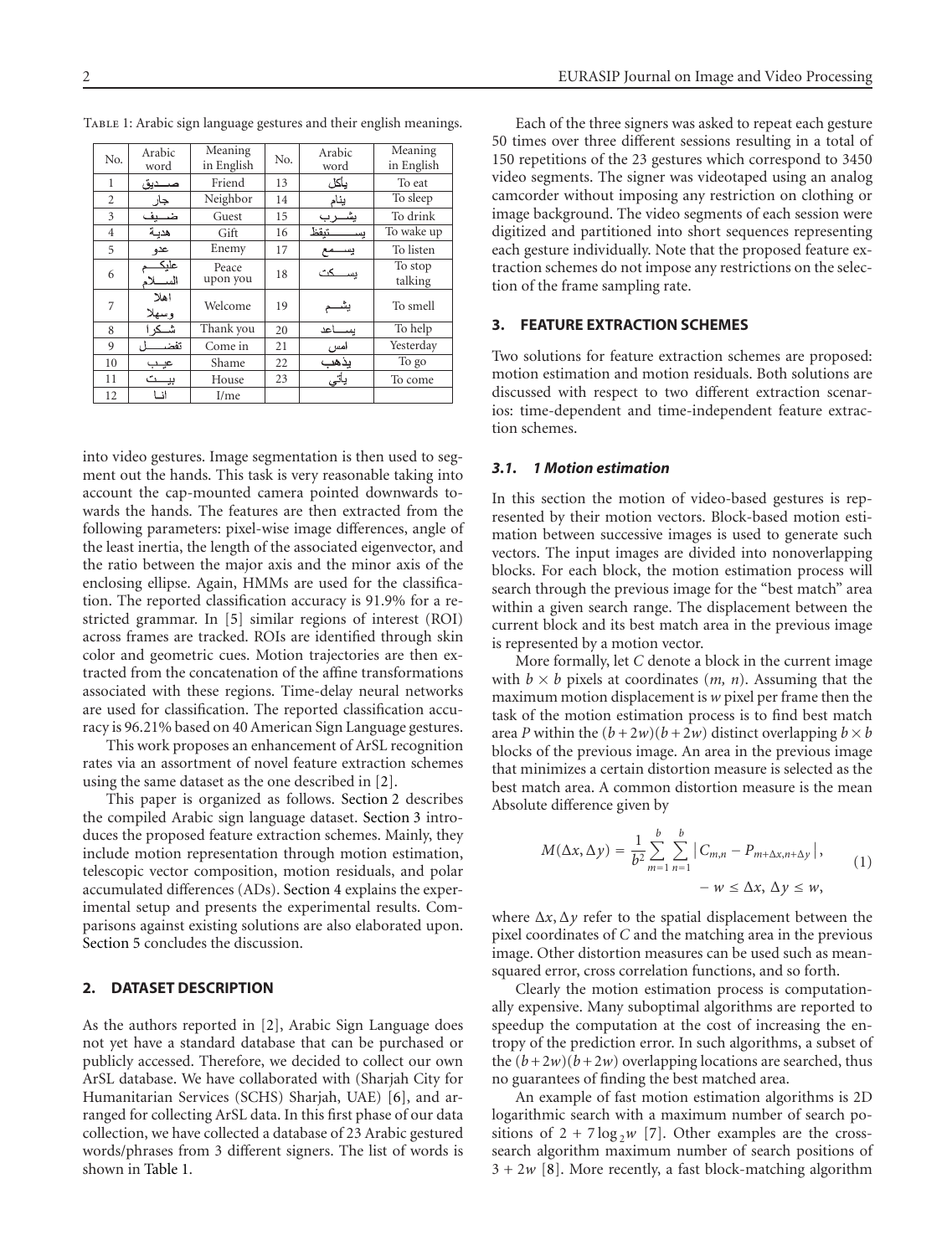called center-prediction and early-termination-based motion search algorithm (CPETS) was proposed [9]. The algorithm reduces 95.67% of encoding time in average compared with the full-search approach yet a negligible loss in peak signal-noise ratio (PSNR) is reported. Further details on motion estimation can be found in [10] and references within.

#### *3.1.1. 1 Motion vector feature extraction schemes*

Feature extraction follows the estimation of motion vectors using one of the following approaches: time-dependent and time-independent feature extraction schemes. In the former extraction approach, the temporal dimension of successive images is preserved, while in the latter, the motion vectors of successive images are accumulated into a representative and concise set of feature vectors.

## *(a) Time-dependent feature extraction*

In this approach, the motion vectors of each two successive images are estimated and split into their *x* and *y* components. Each motion vector component is then rearranged into an intensity image. The dimensions of such an image are proportional to the motion estimation block size and width and height of the gesture images. In this work, we experiment with a block size of  $8 \times 8$  and the input images have a dimension of  $360 \times 288$  pixels. The *x* and *y* intensity images are then concatenated into one image  $f$  having dimensions  $m \times n$ that visually describes the location and intensity of motion between two successive images.

The concatenated image is then transformed into the frequency domain using 2D discrete cosine transformation (DCT) given by

$$
F(u, v) = \frac{2}{\sqrt{MN}} C(u)C(v) \sum_{i=0}^{M-1} \sum_{j=0}^{N-1} f(i, j)
$$
  
 
$$
\times \cos\left(\frac{\pi u}{2M} \cdot (2i+1)\right) \cos\left(\frac{\pi v}{2N} \cdot (2j+1)\right),
$$
 (2)

where  $N \times M$  are the dimensions of the input image "f" and  $F(u, v)$  is the DCT coefficient at row *u* and column *v* of the DCT matrix.  $C(u)$  is a normalization factor equal to  $1/\sqrt{2}$ for  $u = 0$  and 1 otherwise.

An attractive property of the DCT transformation is its energy compaction. Thus, the input concatenated image *f* having dimensions  $m \times n$  can be represented by zonal coding of the DCT coefficients via a zigzag scanned path into an *n*dimensional vector [11]. This dimensionality is empirically determined as illustrated in the experimental results section.

The block diagram of the proposed feature extraction approach is shown in Figure 1.

Note that the above feature extraction is repeated for each pair of consecutive images, thus the temporal dimension of the gesture images is preserved. Figure 2 shows an example of applying this feature extraction scheme to gesture 3. The figure shows the vertical concatenation of the MV*x* and MV*y*



Figure 1: Block diagram of time-dependent feature extraction from motion vectors.

intensity images as a result of the block-based motion estimation processes.

In the experimental results section, hidden Markov models will be used to train and classify such time-dependent feature vectors.

#### *(b) Time-independent feature extraction*

On the other hand, the motion vectors of a gesture video can be accumulated into one image prior to feature extraction. This section proposes to compute the vectorial sum of coinciding motion vectors across the motion vector intensity images. We will refer to this block-wise summation of motion vectors as telescopic vector composition (TVC). Note that TVC has been successfully employed in the context of temporal subsampling in digital video transcoding as reported by the author in [12]. The block-wise summed motion vectors are then split into *x* and *y* components and rearranged into separate intensity images. Again, the resultant intensity images are concatenated, DCT transformed, and zonal coded. This proposed feature extraction scheme is illustrated in Figure 3.

In this case, the whole video-based gesture is represented by one feature vector only. Figure 4 shows an example of applying this feature extraction scheme to gesture 3 (shown in Figure  $2(a)$ ). The figure shows the vertical concatenation of the telescopic vector composition of the MV*x* and MV*y* intensity images as a result of the block-based motion estimation processes.

In the experimental results section, simple pattern recognition techniques such as K-nearest neighbor (KNN) and linear classifier will be used to train and classify such timeindependent feature vectors.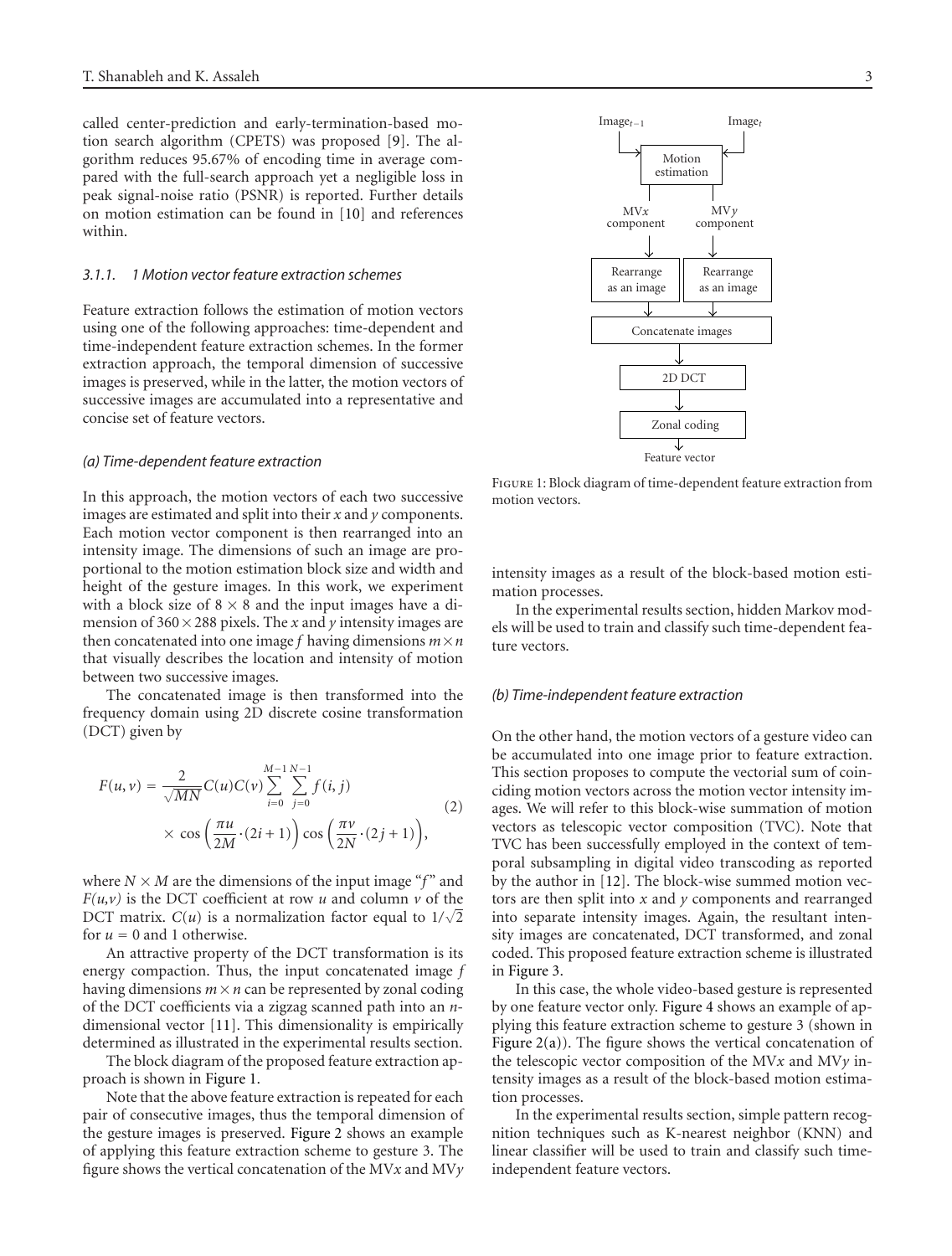

(b) Resultant MV*x* and MV*y* intensity images

Figure 2: An example of time-dependent feature extraction from motion vectors.



Figure 3: Block diagram of time-independent feature extraction from motion vectors.



Figure 4: An example of time-independent feature extraction from motion vectors.

## *3.2. 2 Motion residuals*

This section proposes to track the motion by examining the intensity of the motion residuals or prediction error. This is computed from the difference between two successive images without the need for the computationally expensive motion estimation process.

The image difference between two successive images is computed and thresholded. The threshold can be the mean of moving pixels (i.e., mean of nonzero pixel differences), one standard deviation above the mean or zero. Clearly there is a tradeoff between the threshold value and the accurate representation of the motion. Setting it to zero results in treating all pixel differences as motion; setting it to a high value results in discarding some motion information, and so forth. Following [2], the value of the threshold was determined empirically and set to the mean intensity of moving pixels.

Similar to the previous section, we propose two approaches for obtaining the feature vectors using prediction errors, namely: time-dependent and time-independent feature extraction schemes.

## *3.2.1. Time-dependent feature extraction*

In this approach, the image differences between each pair of successive images are computed. Only pixel differences above the threshold are retained and the rest are set to zero. The resultant prediction error is then transformed into the frequency domain using DCT transformation. The feature vectors are then generated by means of zonal coding at a given cutoff. Since this process is repeated for each pair of successive images, then the resultant feature vectors retain the temporal dimension of the video-based gesture.

On the other hand, binary thresholding can be used for a more abstract representation of the prediction error. In this case, the pixel differences above the threshold are set to unity and the rest are set to zero. The resultant prediction error is then transformed to the frequency domain using 2D Walsh-Hadamard transformation (WHT) rather than DCT. The former transformation is known for its simplicity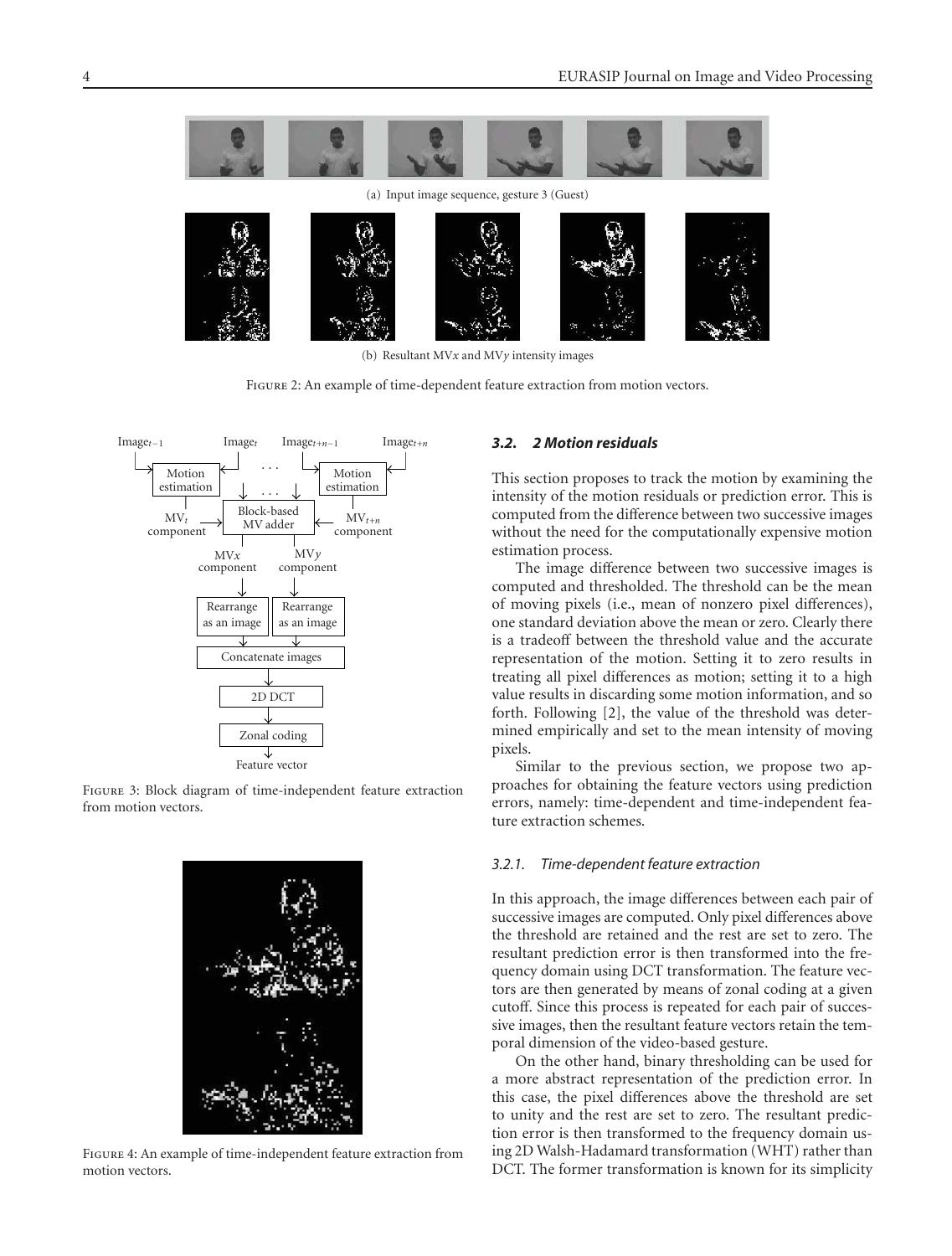and suitability for binary images. The WHT has binary basis functions thus has a higher correlation with the binarythresholded prediction error. The smoothly varying cosine terms of the DCT basis functions on the other hand are not a good choice in this case. The WHT has the following kernel:

$$
h(x, y, u, v) = \frac{1}{2^m} (-1)^{\sum_{i=0}^{m-1} \lfloor b_i(x) p_i(u) + b_i(y) p_i(v) \rfloor}, \quad (3)
$$

where *m* is the number of bits needed to represent a pixel value,  $b_i(x)$  is the *i*th binary bit from right to left, and  $p_i(u) =$  $b_{m-i}(u) + b_{m-i-1}(u)$ . All sums are performed in modulo 2 arithmetic [13].

#### *3.2.2. Time-independent feature extraction*

This section introduces the use of polar accumulated difference (ADs) in a first tier of feature extraction. The section also reviews two solutions for a second tier of feature extraction. Lastly, we propose a two tier feature extraction scheme that combines the aforementioned solutions.

## *(a) First tier of feature extraction*

During the first tier of feature extraction, the motion information is extracted from the temporal domain of the input image sequence through successive image differencing. Let  $I_{g,i}^{(j)}$  denote image index *j* of the *i*th repetition of a gesture at index *g*. The image formed from the ADs can be computed by

$$
AD_{g,j} = \sum_{j=1}^{n-1} \partial_j \left( \left| I_{g,j}^{(j)} - I_{g,i}^{(j-1)} \right| \right), \tag{4}
$$

where *n* is the total number of images in the *i*th repetition of a gesture at index *g*, and *∂<sup>j</sup>* is a binary threshold function of the *j*th frame.

While Absolute ADs detect the motion that an object undergoes regardless of its direction, polar ADs, on the other hand, preserve the directionality of that motion. ADs can be categorized into three types: Absolute (|AD|), Positive  $(AD<sub>+</sub>)$ , and Negative (AD<sub>−</sub>). These can be defined as follows:

$$
|AD|(x, y)
$$
  
=  $\begin{cases} AD + 1 & \text{if } |f(x, y, t_k) - f(x, y, t_{k-1})| \ge Th_{(k,k-1)}, \\ AD, & \text{otherwise,} \end{cases}$   

$$
AD_{+}(x, y)
$$
  
=  $\begin{cases} AD_{+} + 1 & \text{if } (f(x, y, t_k) - f(x, y, t_{k-1})) \ge Th_{(k,k-1)}, \\ AD_{+}, & \text{otherwise,} \end{cases}$   

$$
AD_{-}(x, y)
$$
  
=  $\begin{cases} AD_{-} + 1 & \text{if } (f(x, y, t_k) - f(x, y, t_{k-1})) \le Th_{(k,k-1)}, \\ AD_{-}, & \text{otherwise,} \end{cases}$   
(5)

where  $(x, y)$  are the pixel coordinates of the ADs image. The Absolute ADs approach was proposed for sign language recognition by the authors in [2]. Here, we extend this work by experimenting with polar ADs (i.e.,  $AD_+$  and  $AD_-$ ). Note



(a) Polar ADs images (b) Absolute ADs image

Figure 5: Examples of ADs images.

that the latter ADs have been successfully used in the recognition of Arabic handwritten alphabets as reported in [14].

Figure 5 shows examples of applying the above ADs approaches to gesture 3 (shown in Figure 2(a)).

## *(b) Second tier of feature extraction*

Once the ADs images are computed, a second tier of feature extraction is applied. Two different approaches are employed: (a) 2D discrete cosine transformation (DCT) followed by zonal coding, and (b) Radon transformation followed by lowpass filtering. Thus, in addition to 2D transformations, we also experiment with image projections through Radon transformation. The pixel intensities of the ADs are projected at a given angle *θ* using the following equation:

$$
R_{\theta}(x) = \int_{-\infty}^{+\infty} f(x' \cos \theta - y' \sin \theta, x' \sin \theta + y' \cos \theta) dy',
$$
\n(6)

where *f* is the input image, and the line integral is parallel to the  $y'$  axis, where  $x'$  and  $y'$  are given by

$$
\begin{bmatrix} x' \\ y' \end{bmatrix} = \begin{bmatrix} \cos \theta & \sin \theta \\ -\sin \theta & \cos \theta \end{bmatrix} \begin{bmatrix} x \\ y \end{bmatrix}.
$$
 (7)

The resultant projection is then coarsely represented by transforming it into the frequency domain using a 1D DCT followed by an ideal lowpass filter.

## *(c) Two-tier feature extraction*

The aforementioned first and second tiers of feature extraction schemes are merged using either *polar accumulated differences or vectorized polar accumulated differences.*

In the *polar accumulated differences* approach, the Positive and Negative ADs images are concatenated into one image prior to the second tier of feature extraction as shown in Figure 6. The second tier feature extraction follows the methodology used in [2], where either 2D DCT or Radon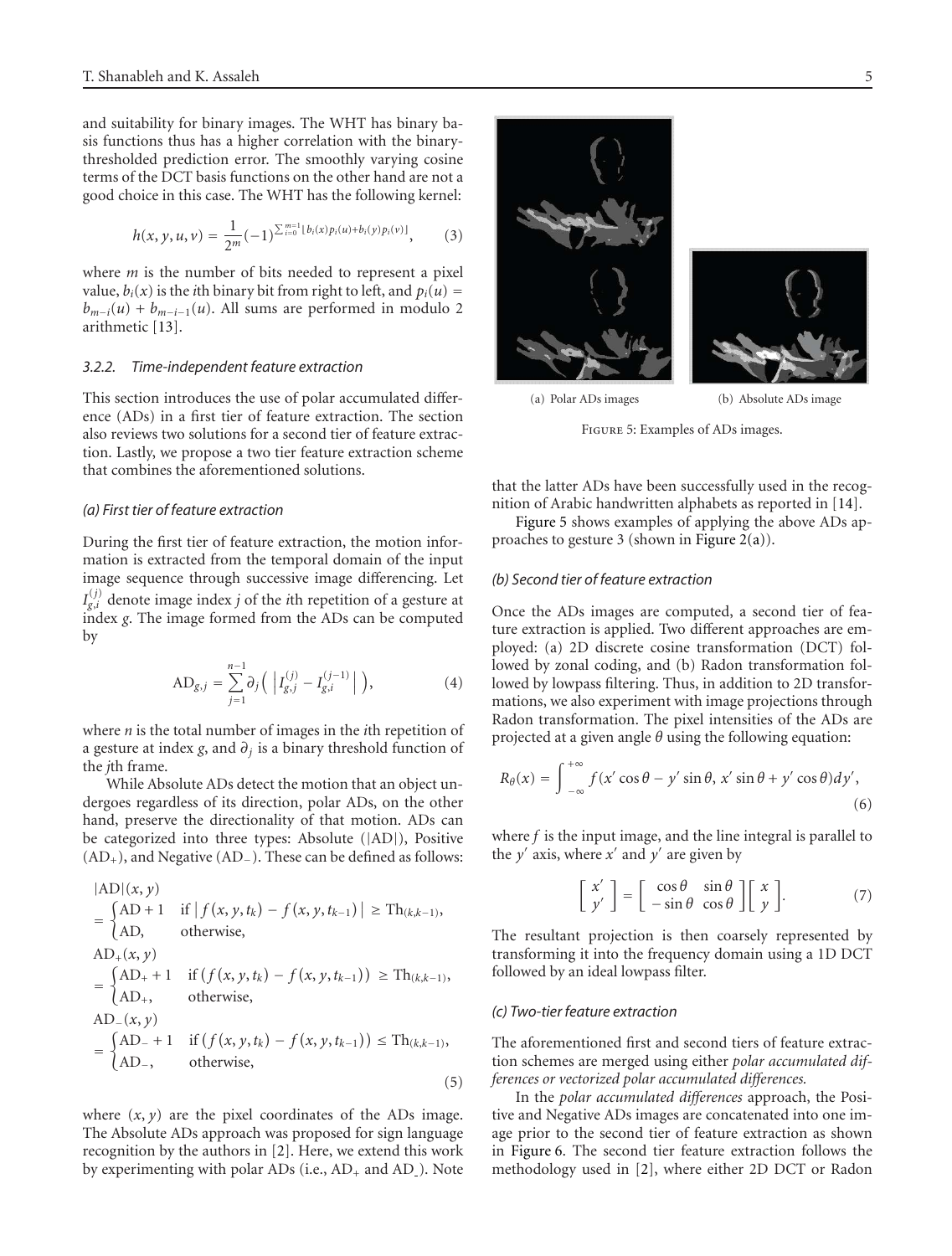

Figure 6: Polar accumulated differences.



Figure 7: Vectorized accumulated differences with 2D transformation.

transformation is applied to the image formed by the ADs. In case of 2D DCT, the transformed image is zonal coded with different cutoff values. On the other hand, if Radon transformation is applied, then the projected image is 1D DCT transformed followed by ideal lowpass filtering.

On the other hand, in *vectorized polar accumulated differences* approach, the Positive and Negative ADs are computed. A second tier of feature extraction is then applied to each of the ADs images. The concatenation is thereafter applied to the resultant feature vectors. This approach is illustrated in Figure 7.

## **4. EXPERIMENTAL RESULTS**

This section presents the experimental results for the various feature extraction schemes described above. Training is done in an offline mode, and model parameters are uploaded to the recognition stage. Offline training mode is usually done when the training data is large (due to large number of classes or excessive variability within each class) or the recognition is in user-independent mode. The gesture database is divided into training and testing sets. As we mentioned in Section 2, the database is composed of video sequences corresponding



Figure 8: Classification results for the proposed motion estimation versus motion residuals approaches. Hidden Markov models are used.

to 23 different gestures (classes) each of which is repeated 50 times by 3 different signers. In this classification mode, we have used 70% of the data for training and the remaining 30% for testing. The training and testing sets contain mixed samples of all signers. The classification results in the figures to follow show the average classification rate of the 23 gestures.

Additionally, in the following experiments, the motion estimation search range is set to  $16 \times 16$  pixels and the blocks size is  $4 \times 4$  pixels. Such parameters are commonly used in digital video compression.

## *4.1. 1 HMM-based classification*

This section classifies the sign language data using hidden Markov models (HMMs). Throughout the experiments, we have used the left to right HMM architecture where a state can only transit to its immediate right neighbor or stay in the same state. The training method applied is the Baum-Welch algorithm and the number of states for the training set is empirically determined to be 2, 3, or 4 according to the complexity of the gesture. Each gesture was visually analyzed to determine the number of the distinct movements that a signer makes while performing that gesture. The number of states was estimated accordingly. As for the number of Gaussian mixtures for the training set, we have experimented with 2, 3, and 4 Gaussian mixtures and obtained slight variations in the recognition rates over the 23 gestures of the validation set. However, we found that 3 mixtures resulted in a slight improvement in the overall recognition rates. Further information on HMMs can be found in [15].

In this approach, the temporal dimension of the input image sequence is preserved. As pointed out previously, the feature extraction step preserves the Absolute motion residuals between successive images without accumulating them into one image. The Absolute motion residuals are then thresholded, binarized, transformed into the frequency domain, and converted into a sequence of feature vectors using zonal coding.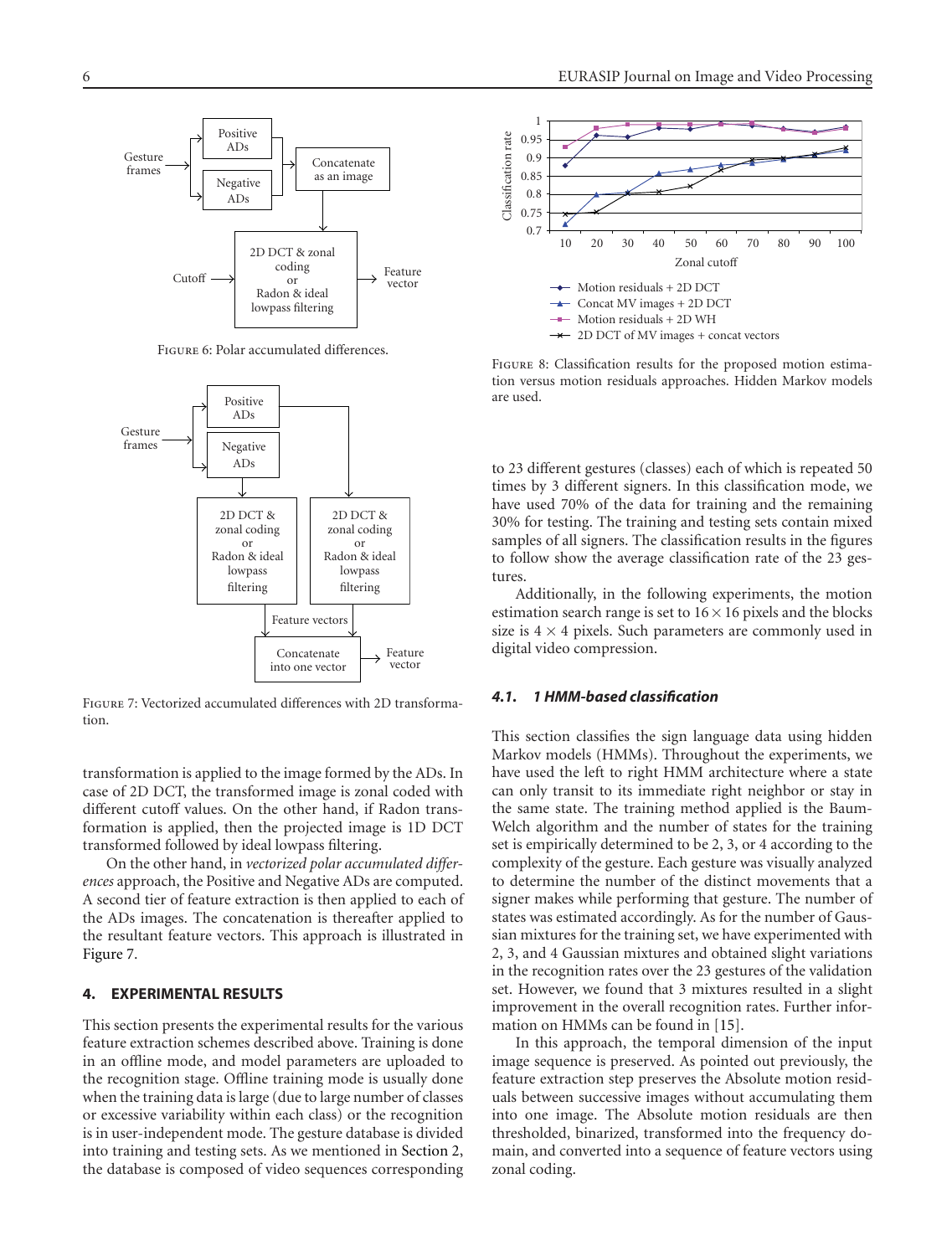

Figure 9: Classification results for the proposed TVC versus polar ADs. 1NN is used for classification.



Figure 10: Classification results for the thresholded TVC versus polar ADs. 1NN is used for classification.

In Figure 8, a comparison of the classification results of the motion estimation and the motion residual approaches is presented. In the figure, "Concat MV images + 2D DCT" and "2D DCT of MV images + concat vectors" refer to the feature extraction schemes of Section 3.1.1(a). In the former, the intensity images of the MVs are concatenated and transformed using 2D DCT. While in the latter, each MV intensity image is transformed separately. The zonal coefficients of each transformed image are then concatenated into one feature vector.

Despite its simplicity, the latter approach exhibits higher classification results at all DCT zonal cutoffs. Due to its distortion measure, there are no guarantees that the motion estimation approach will capture the true motion in an image sequence. Rather, the motion vectors will blindly point to the location that minimizes the mean Absolute differences or mean-squared differences. Additionally, the maximum motion displacement might exceed the *w* pixels per frame as illustrated in (1) hence the computed motion vector might not capture the true motion of the sequence.

The figure also shows that concatenating the images of the motion vector components prior to zonal coding outperforms concatenating the feature vectors. Lastly, the figure shows that applying the 2D WHT to the binarized and thresholded motion residuals outperforms the 2D DCT approach. As mentioned previously, the binary basis functions



Figure 11: Fisher's linear discrimination with 2D transformation and zonal coding.



Figure 12: Fisher's linear discrimination with vertical Radon transformation and ideal lowpass filtering.

of the 2D WHT, as opposed to the sinusoidal basis functions of the DCT, correlate well with the binarized motion residues hence the more accurate classification rate.

## *4.2. 2 KNN-based classification*

This section presents the experimental results for the proposed time-projections techniques. Here, the whole video sequence of motion vector images or motion residuals is projected into one image which is then 2D DCT transformed and zonal coded. As such, HMMs are no longer needed or even applicable to model estimation and classification rather, simple classifiers like KNN can be used.

Figure 9 compares between the polar ADs and the telescopic vector composition (TVC) techniques. It is shown that the polar ADs of the motion residuals outperforms the TVC approach. The KNN and HMM classification results are quite similar, thus reinforcing the discussion in Figure 8 regarding the differences between the motion residuals and motion estimation solutions. When using KNN classifiers, it is worth mentioning that the projection of the temporal dimension via the polar accumulated differences and the telescopic vector composition schemes yields comparable recognition results to those obtained by HMMs.

Further examination of the motion estimation approach reveals the sensitivity of such a process. Clearly, the block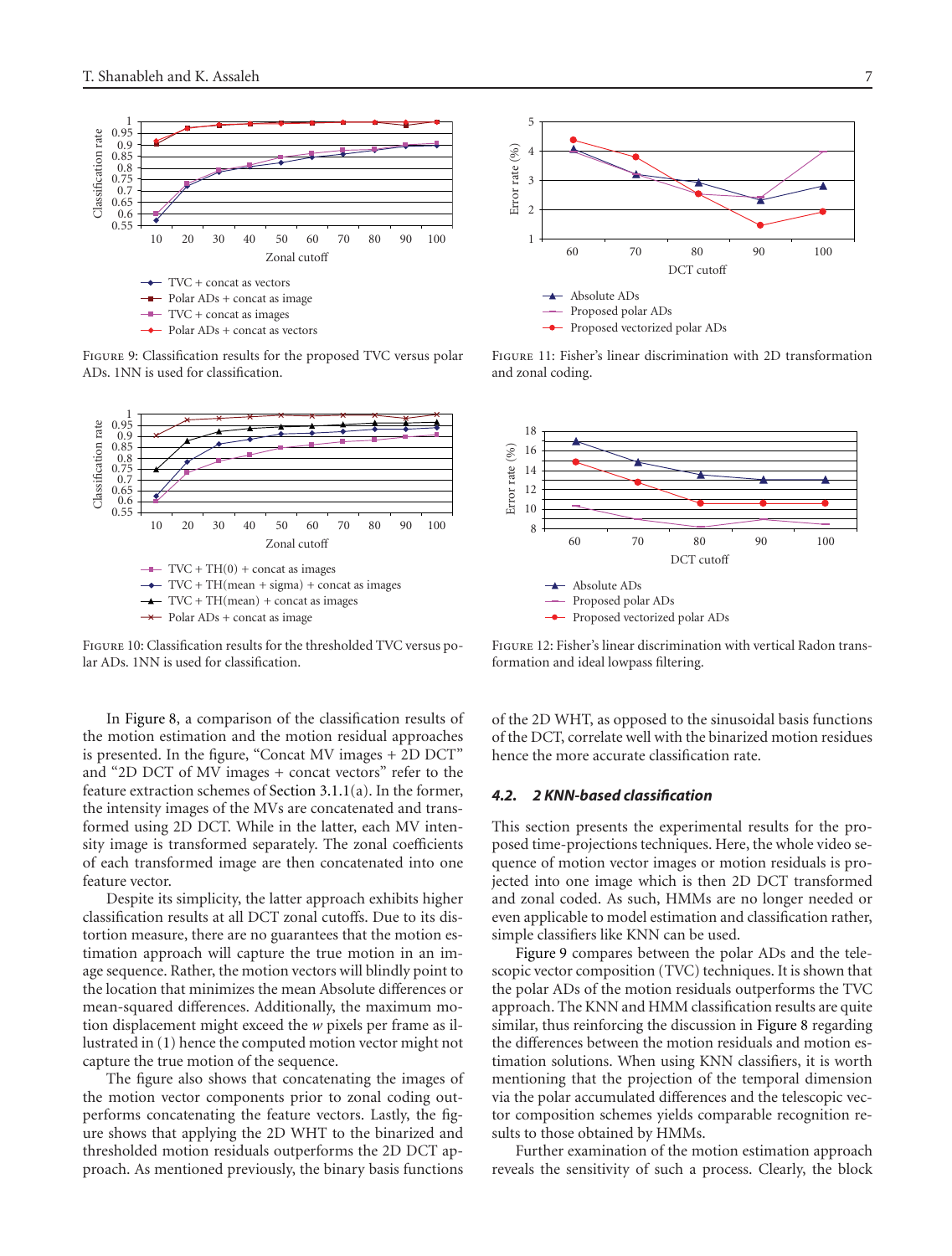| G#             | 1  | $\overline{2}$ | 3              | $\overline{4}$ | 5              | 6              | 7              | 8            | 9            | 10             | 11 | 12 | 13             | 14 | 15             | 16             | 17 | 18 | 19 | 20           | 21 | 22 | 23 |
|----------------|----|----------------|----------------|----------------|----------------|----------------|----------------|--------------|--------------|----------------|----|----|----------------|----|----------------|----------------|----|----|----|--------------|----|----|----|
| 1              | 42 |                | 1              |                |                |                | $\overline{2}$ |              |              |                |    |    |                |    |                |                |    |    |    |              |    |    |    |
| $\overline{2}$ |    | 44             |                |                | $\mathbf{1}$   |                |                |              |              |                |    |    |                |    |                |                |    |    |    |              |    |    |    |
| $\overline{3}$ |    |                | 43             |                |                |                |                |              |              |                |    |    |                |    |                |                |    |    |    |              |    |    |    |
| $\overline{4}$ |    |                | $\overline{4}$ | 32             |                |                |                |              | 5            |                |    |    |                |    | $\overline{3}$ |                |    |    |    | $\mathbf{1}$ |    |    |    |
| 5              |    |                |                |                | 42             |                |                |              |              | $\mathbf{1}$   |    |    |                |    |                |                |    |    |    |              |    |    |    |
| 6              |    |                | $\overline{2}$ |                |                | 42             |                |              |              |                |    |    |                |    | $\mathbf 1$    |                |    |    |    |              |    |    |    |
| 7              |    |                | $\mathbf{1}$   |                | $\mathbf{1}$   | $\mathbf{1}$   | 38             |              |              | $\overline{2}$ |    |    |                |    | 1              |                |    |    |    | 1            |    |    |    |
| 8              |    |                | $\overline{2}$ |                | $\mathbf{1}$   | $\overline{3}$ | 1              | 37           |              |                |    |    |                |    |                |                |    |    |    |              | 1  |    |    |
| 9              |    |                |                | $\mathbf{1}$   |                |                |                |              | 44           |                |    |    |                |    |                |                |    |    |    |              |    |    |    |
| 10             |    |                |                |                | $\mathbf{1}$   |                |                |              |              | 44             |    |    |                |    |                |                |    |    |    |              |    |    |    |
| 11             |    |                | $\mathbf{1}$   |                | $\overline{2}$ |                | $\overline{3}$ |              |              |                | 39 |    |                |    |                |                |    |    |    |              |    |    |    |
| 12             |    |                | $\overline{2}$ |                |                |                |                | $\mathbf{1}$ |              |                |    | 30 | $\overline{2}$ |    | $\overline{3}$ | $\overline{7}$ |    |    |    |              |    |    |    |
| 13             |    |                |                |                |                |                |                |              |              |                |    |    | 40             |    | 5              |                |    |    |    |              |    |    |    |
| 14             |    |                |                |                | $\overline{4}$ |                |                |              |              |                |    |    |                | 40 |                |                |    |    |    |              |    |    |    |
| 15             |    |                |                |                |                |                |                |              |              |                |    |    |                |    | 45             |                |    |    |    |              |    |    |    |
| 16             |    |                |                |                |                |                |                |              |              |                |    |    |                |    | $\overline{3}$ | 41             |    |    |    |              | 1  |    |    |
| 17             |    |                |                |                | $\mathbf{1}$   |                |                |              |              |                |    |    |                |    | $\overline{3}$ |                | 41 |    |    |              |    |    |    |
| $18\,$         |    |                | $\mathbf{1}$   |                |                |                |                |              |              |                |    |    | $\overline{3}$ |    | $\overline{3}$ |                |    | 27 | 11 |              |    |    |    |
| 19             |    |                |                |                |                |                |                |              |              |                |    |    | $\overline{2}$ |    |                |                |    |    | 43 |              |    |    |    |
| 20             |    |                | $\mathbf{1}$   |                |                |                |                |              | $\mathbf{1}$ |                |    |    |                |    |                |                |    |    |    | 42           |    |    |    |
| 21             |    |                | $\mathbf{1}$   |                | $\mathbf{1}$   |                |                |              |              |                |    |    |                |    |                |                |    |    |    |              | 43 |    |    |
| $22\,$         |    |                |                |                |                |                |                |              |              |                |    |    |                |    | $\mathfrak{Z}$ |                |    |    |    |              |    | 42 |    |
| 23             |    |                |                |                | $\mathbf{1}$   |                |                |              |              | $\mathbf{1}$   |    |    |                |    | $\sqrt{4}$     |                |    |    |    |              |    |    | 39 |

(a) Vectorized Radon transformation of polar accumulated difference

| G#             | 1  | $\overline{2}$ | 3  | $\overline{4}$ | 5  | 6            | $\overline{7}$ | 8  | 9  | 10 | 11 | 12           | 13           | 14 | 15 | 16             | 17 | 18 | 19             | 20 | 21 | 22 | 23 |
|----------------|----|----------------|----|----------------|----|--------------|----------------|----|----|----|----|--------------|--------------|----|----|----------------|----|----|----------------|----|----|----|----|
| $\mathbf{1}$   | 45 |                |    |                |    |              |                |    |    |    |    |              |              |    |    |                |    |    |                |    |    |    |    |
| $\overline{2}$ |    | 44             |    |                |    | $\mathbf{1}$ |                |    |    |    |    |              |              |    |    |                |    |    |                |    |    |    |    |
| $\mathfrak z$  |    |                | 43 |                |    |              |                |    |    |    |    |              |              |    |    |                |    |    |                |    |    |    |    |
| $\sqrt{4}$     |    |                |    | 45             |    |              |                |    |    |    |    |              |              |    |    |                |    |    |                |    |    |    |    |
| $\overline{5}$ |    |                |    |                | 43 |              |                |    |    |    |    |              |              |    |    |                |    |    |                |    |    |    |    |
| 6              |    |                |    |                |    | 45           |                |    |    |    |    |              |              |    |    |                |    |    |                |    |    |    |    |
| $\overline{7}$ |    |                |    |                |    |              | 41             |    |    |    |    |              |              |    |    | $\overline{4}$ |    |    |                |    |    |    |    |
| $\,$ 8 $\,$    |    |                |    |                |    |              |                | 41 |    |    |    |              |              |    |    | $\overline{4}$ |    |    |                |    |    |    |    |
| 9              |    |                |    |                |    |              |                |    | 44 |    |    |              |              |    |    | 1              |    |    |                |    |    |    |    |
| 10             |    |                |    |                |    |              |                |    |    | 45 |    |              |              |    |    |                |    |    |                |    |    |    |    |
| 11             |    |                |    |                |    |              |                |    |    |    | 45 |              |              |    |    |                |    |    |                |    |    |    |    |
| 12             |    |                |    |                |    |              |                |    |    |    |    | 45           |              |    |    |                |    |    |                |    |    |    |    |
| 13             |    |                |    |                |    |              |                |    |    |    |    | $\mathbf{1}$ | 42           |    |    |                |    |    | $\overline{2}$ |    |    |    |    |
| 14             |    |                |    |                |    |              |                |    |    |    |    |              |              | 44 |    |                |    |    |                |    |    |    |    |
| 15             |    |                |    |                |    |              |                |    |    |    |    |              |              |    | 45 |                |    |    |                |    |    |    |    |
| 16             |    |                |    |                |    |              |                |    |    |    |    |              | $\,1$        |    |    | 44             |    |    |                |    |    |    |    |
| 17             |    |                |    |                |    |              |                |    |    |    |    |              |              |    |    |                | 45 |    |                |    |    |    |    |
| $18\,$         |    |                |    |                |    |              |                |    |    |    |    |              | $\,1$        |    |    |                |    | 43 | $\mathbf{1}$   |    |    |    |    |
| 19             |    |                |    |                |    |              |                |    |    |    |    |              | $\mathbf{1}$ |    |    |                |    |    | 44             |    |    |    |    |
| 20             |    |                |    |                |    |              |                |    |    |    |    |              |              |    |    |                |    |    |                | 44 |    |    |    |
| 21             |    |                |    |                |    |              |                |    |    |    |    |              |              |    |    | $\overline{2}$ |    |    |                |    | 43 |    |    |
| 22             |    |                |    |                |    |              |                |    |    |    |    |              |              |    |    |                |    |    |                |    |    | 44 |    |
| 23             |    |                |    |                |    |              |                |    |    |    |    |              |              |    |    |                |    |    |                |    |    |    | 45 |

(b) Vectorized 2D DCT2 of polar accumulated difference

Figure 13: Confusion matrices for the vecotrized 2D DCT and Radon transformation schemes of Figures 11 and 12.

matching approach minimizes a distortion criterion for all the blocks in a given image. Thus motion vectors might be calculated for blocks that do not represent the motion of a gesture. Such motion vectors can belong to the body, rather than the hands of the signer or can even belong to the background in cases of luminance changes for instance. However, it is observed that such motion vectors have a relatively small magnitude, therefore, can be detected and thresholded for better representation of the motion.

This idea is implemented and its results are shown in Figure 10. We experiment with 3 thresholds: the mean value of nonzero motion vector components, one standard deviation above the mean, and no thresholding. The figure shows that setting the threshold to the mean generates the best classification results. An average increase of more than 10% in classification accuracy is reported. Clearly setting the threshold to one standard deviation above the mean generates lower classification results. This is so because actual motion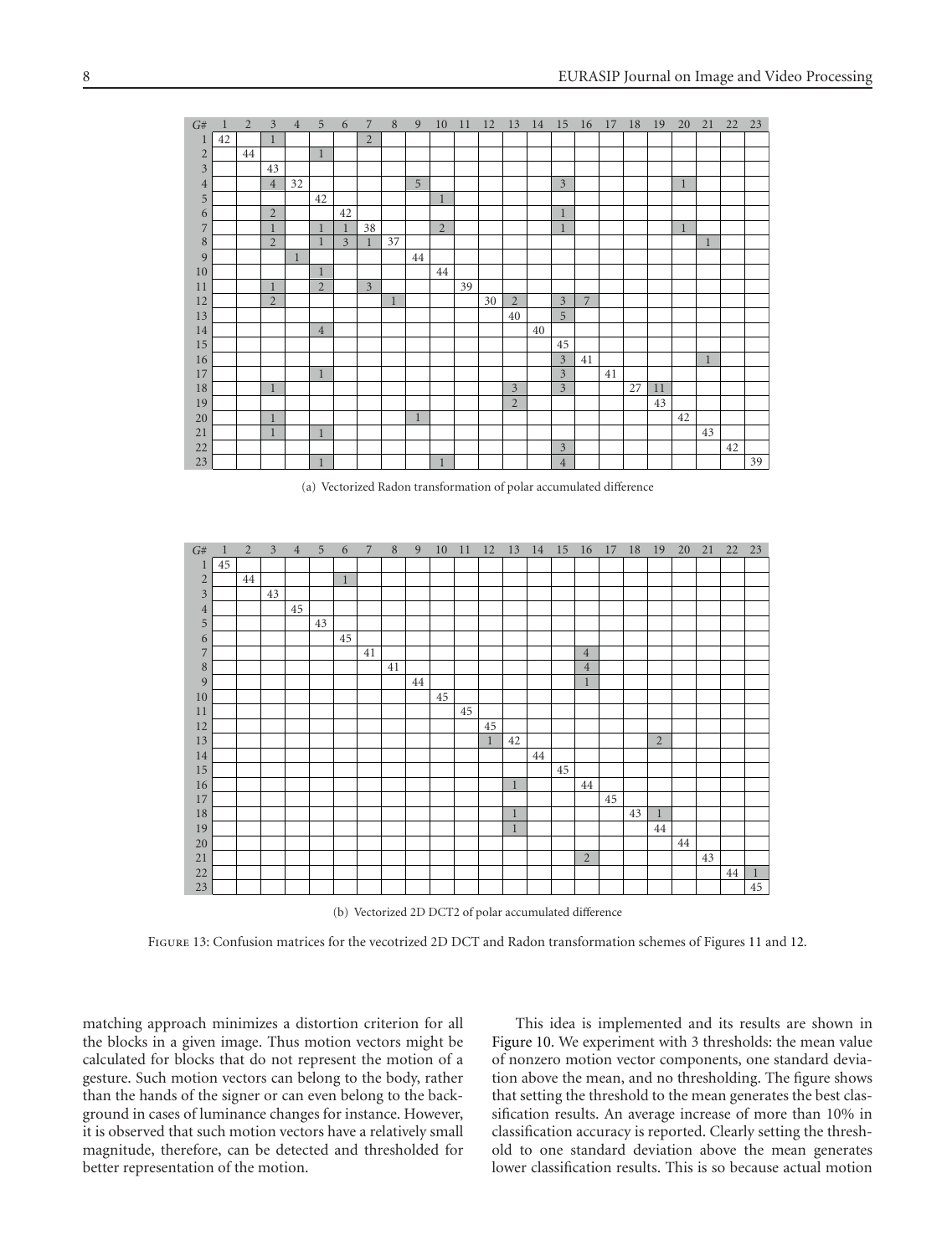information, which is accumulated into one intensity image, is underrepresented by such a rather high threshold. The figure also shows that the thresholded TVC solution approaches the classification results of the polar ADs at high zonal cutoffs.

## *4.3. 3 Linear discrimination*

In the following classification experiments, Fisher's linear discrimination is employed. The proposed polar ADs approaches are compared against the work reported in [2] (thereafter referred to as "Absolute ADs"). For comparison reasons in the following experiments, we plot the classification error rates and elaborate upon the reduction in misclassifications brought by the proposed feature extraction schemes.

In Figure 11, 2D transformations and zonal coding are used for the second tier of feature extraction as explained in Section 3.2.2. The proposed vectorized ADs of Figure 7 outperform the Absolute ADs. The figure also shows that results of concatenating the Positive and Negative ADs images prior to the second tier of feature extraction (as proposed in Figure 6) is comparable to the results of Absolute ADs up to a DCT cutoff of 90 coefficients. In all cases, the figure shows that a cutoff of 90 coefficients minimizes the classification error rate.

On the other hand, the classification gain of the proposed solution is more pronounced with Radon transformation and ideal low pass filtering. Figure 12 shows that both approaches of concatenating ADs images and concatenating the feature vectors outperform the Absolute ADs for all values of DCT cutoff. For instance, at a cutoff of 60, the misclassifications is reduced by 39.4%. The figure also shows that the proposed polar ADs approach maintains stable linear separability even at low DCT cutoffs.

Comparing the classification results of Figures 11 and 12, it is clear that the feature extraction schemes based on 2D DCT are more accurate than the Radon transformation schemes. Recall that in the latter schemes the ADs images are projected at a given angle. Thus ADs images with similar pixel intensities alongside the projection angle will have similar Radon transform coefficients. Such ADs images might or might not belong to the same gesture hence lower classification results. This observation is further clarified in Figure 13 which displays the confusion matrices for both the vectorized 2D DCT approach of Figure 11 and the vectorized Radon transform of Figure 12. For instance, part a of the figure shows that gesture 18 (which translate to "*To stop talking*") is mainly confused with gesture 19 (which translate to "*To smell*"). Figure 13(b) shows that such confusion is alleviated with the 2D DCT approach. Other examples are also evident in gestures 12 and 4.

## **5. CONCLUSION**

In this paper we have proposed a number of feature extraction schemes for Arabic sign language recognition. The proposed schemes are categorized into time-dependent and time-independent feature extractions. In the former, the temporal dimension of the video-based gesture is retained. The gesture's motion is extracted by either motion estimation or motion residuals. Hidden Markov models are then used for model estimation and classification. It was shown that feature extraction through motion residuals is superior to the motion estimation scheme in terms of reducing the computational complexity and achieving higher sign language classification rates.

On the other hand, we have shown that the temporal dimension of the input video gesture can be removed by accumulating either the motion vectors or motion residuals into one or two intensity images. This time-independent approach to feature extraction facilitates the use of simple classifiers such as KNN and linear classifiers instead of HMMs. Lastly, it was shown that preserving the directionality of the motion via the use of polar ADs outperformed the existing solution based on Absolute ADs. It was shown that up to 39% of the misclassifications caused by the use of Absolute ADs have been corrected.

## **ACKNOWLEDGMENTS**

The authors acknowledge Mr. Salah Odeh of the Sharjah City for Humanitarian Services (SCHS) and Mr. W. Zouabi and F. Siam from the American University of Sharjah (AUS) for their invaluable assistance in the facilitation of the ArSL data collection. The authors would also like to thank (AUS) for a research grant in support of this work (2006-2007).

## **REFERENCES**

- [1] K. Assaleh and M. Al-Rousan, "Recognition of Arabic sign language alphabet using polynomial classifiers," *EURASIP Journal on Applied Signal Processing*, vol. 2005, no. 13, pp. 2136–2145, 2005.
- [2] T. Shanableh, K. Assaleh, and M. Al-Rousan, "Spatio-temporal feature-extraction techniques for isolated gesture recognition in Arabic sign language," *IEEE Transactions on Systems, Man, and Cybernetics, Part B*, vol. 37, no. 3, pp. 641–650, 2007.
- [3] F.-S. Chen, C.-M. Fu, and C.-L. Huang, "Hand gesture recognition using a real-time tracking method and hidden Markov models," *Image and Vision Computing*, vol. 21, no. 8, pp. 745– 758, 2003.
- [4] M.-H. Yang, N. Ahuja, and M. Tabb, "Extraction of 2D motion trajectories and its application to hand gesture recognition," *IEEE Transactions on Pattern Analysis and Machine Intelligence*, vol. 24, no. 8, pp. 1061–1074, 2002.
- [5] T. Starner, J. Weaver, and A. Pentland, "Real-time American sign language recognition using desk and wearable computer based video," *IEEE Transactions on Pattern Analysis and Machine Intelligence*, vol. 20, no. 12, pp. 1371–1375, 1998.
- [6] Sharjah City for Humanitarian Services (SCHS), http://www .sharjah-welcome.com/schs/about/.
- [7] J. R. Jain and A. K. Jain, "Displacement measurement and its application in interframe image coding," *IEEE Transactions on Communications*, vol. 29, no. 12, pp. 1799–1808, 1981.
- [8] M. Ghanbari, "The cross-search algorithm for motion estimation," *IEEE Transactions on Communications*, vol. 38, no. 7, pp. 950–953, 1990.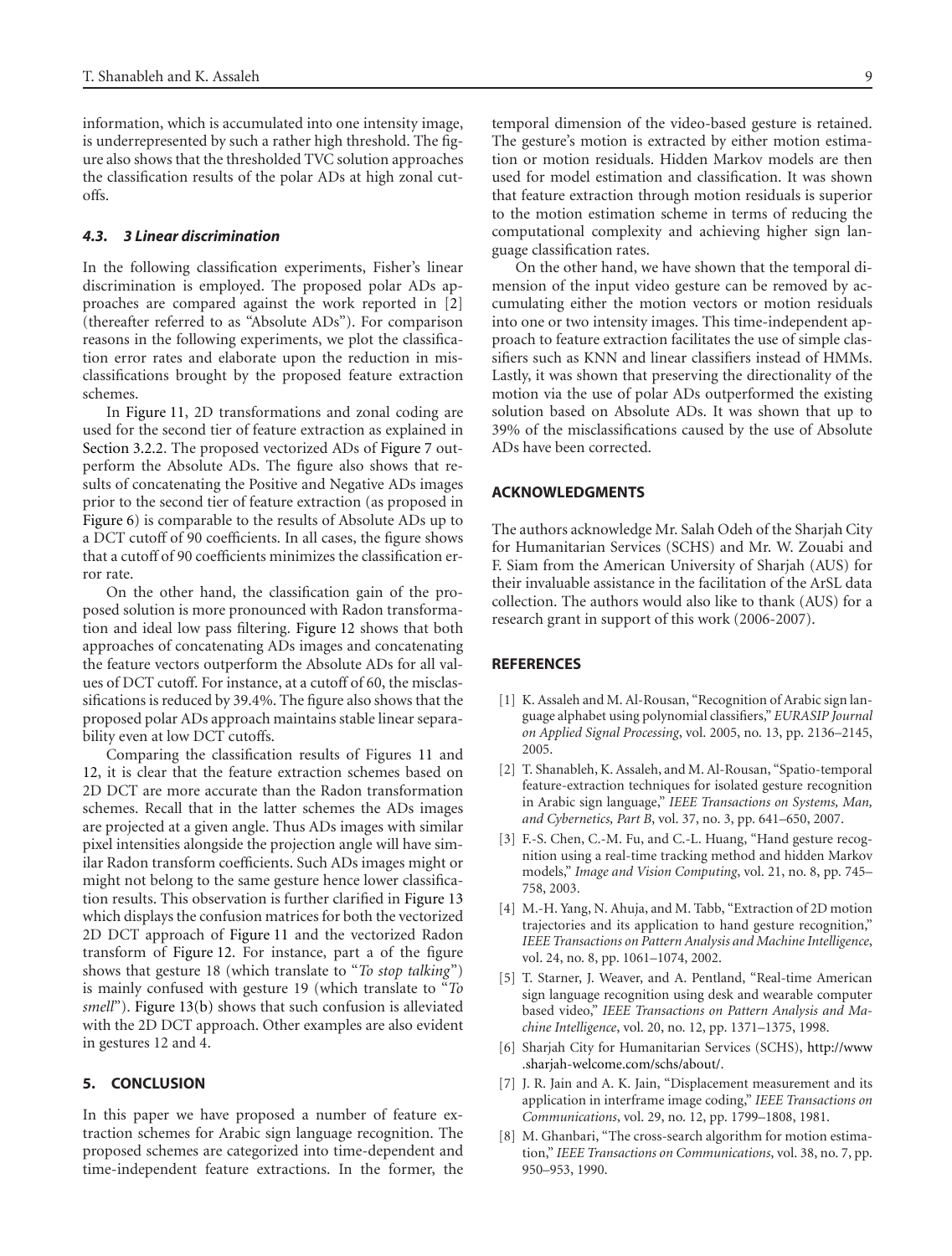- [9] Y. L. Xi, C. H.-Y. Haoa, Y. Y. Fana, and H. Q. Hua, "A fast block-matching algorithm based on adaptive search area and its VLSI architecture for H.264/AVC," *Signal Processing: Image Communication*, vol. 21, no. 8, pp. 626–646, 2006.
- [10] M. Ghanbari, *Video Coding: An Introduction to Standard Codecs*, IEE Telecommunication Series 42, Institution Electrical Engineers, London, UK, 1999.
- [11] W.-H. Chen and W. Pratt, "Sense adaptive coder," *IEEE Transactions on Communications*, vol. 32, no. 3, pp. 225–232, 1984.
- [12] T. Shanableh and M. Ghanbari, "Heterogeneous video transcoding to lower spatio-temporal resolutions and different encoding formats," *IEEE Transactions on Multimedia*, vol. 2, no. 2, pp. 101–110, 2000.
- [13] R. Gonzalez and R. Woods, *Digital Image Processing*, Prentice Hall, Upper Saddle River, NJ, USA, 2nd edition, 2002.
- [14] K. Assaleh, T. Shanableh, and H. Hajjaj, "Online video-based handwritten arabic alphabet recognition," in *The 3rd AUS International Symposium on Mechatronics (AUS-ISM '06)*, Sharjah, UAE, April 2006.
- [15] L. R. Rabiner, "Tutorial on hidden Markov models and selected applications in speech recognition," *Proceedings of the IEEE*, vol. 77, no. 2, pp. 257–286, 1989.